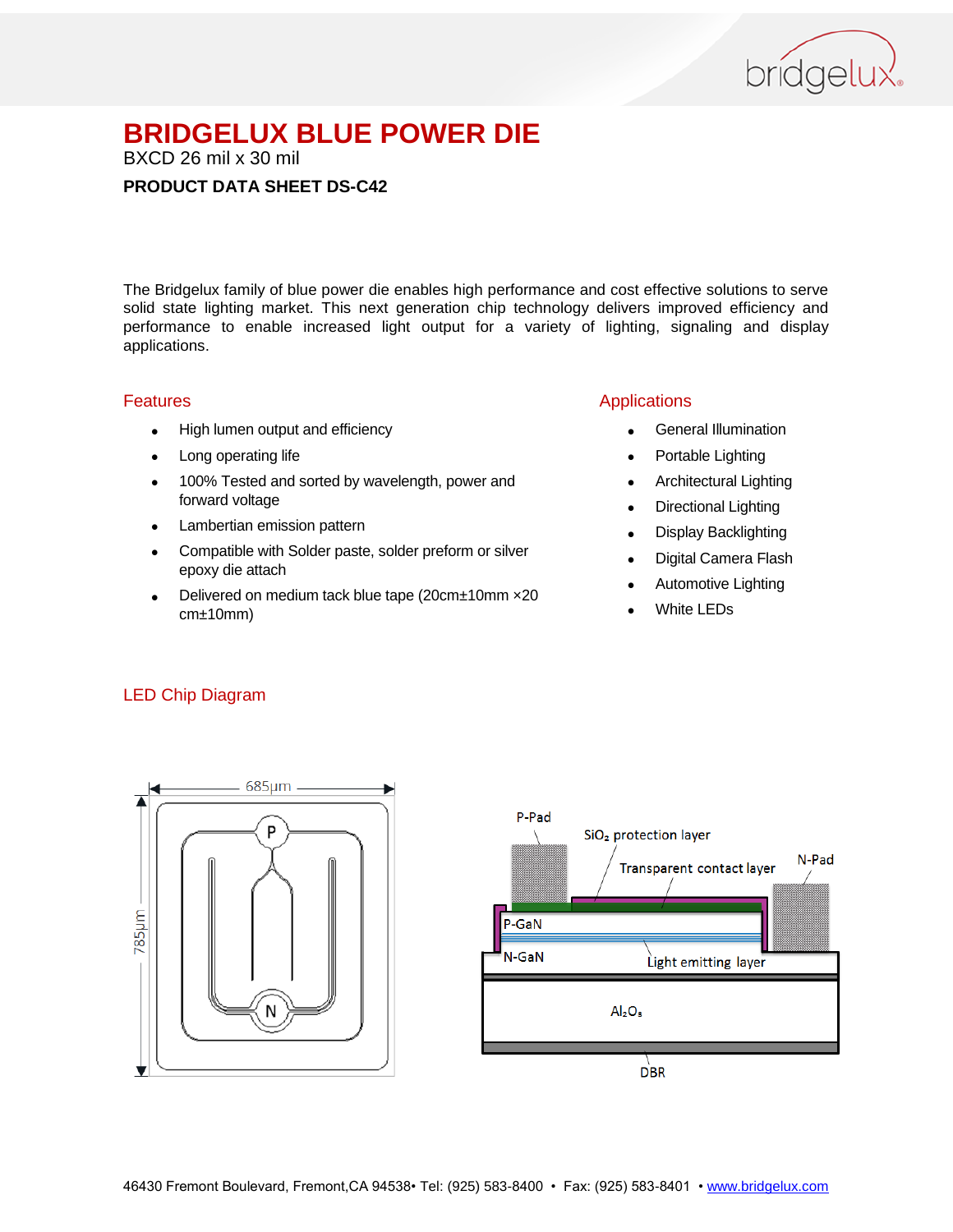BXCD 26 mil x 30 mil

#### Product Nomenclature

#### **B X C D 2630 X X X – Y – Z**

Where:

|    | BXCD: Designates product family             |
|----|---------------------------------------------|
|    | 2630: Designates die size (26 mil x 30 mil) |
|    | XXX: Designates dominant wavelength bin     |
| Y: | Designates radiometric power bin            |

- Z: Designates forward voltage bin
- 

#### Part Numbering and Bin Definitions

Bridgelux LED chips are sorted into the brightness and dominant wavelength bins shown below at  $I_f =$ 120 mA. Each blue tape contains die from only one brightness bin and one wavelength bin.

The forward voltage bins are 2.6-2.7 V (K1), 2.7-2.8 V (K2), 2.8-2.9 V (L1), 2.9-3.0 V (L2), 3.0-3.1 V (A1), and 3.1-3.2 V (A2). The maximum forward voltage ( $V_f$  max) = 3.2 V.

| <b>Dominant</b> | Power Bin D <sub>2</sub> | <b>Power Bin D3</b> | <b>Power Bin D4</b> |
|-----------------|--------------------------|---------------------|---------------------|
| Wavelength      | $(210 - 220 \text{ mV})$ | $(220 - 230$ mW)    | $(230 - 240$ mW)    |
|                 |                          |                     |                     |
| 450 to 452.5nm  | BXCD2630450-D2-z         | BXCD2630450-D3-z    | BXCD2630450-D4-z    |
| 452.5 to 455nm  | BXCD2630452-D2-z         | BXCD2630452-D3-z    | BXCD2630452-D4-z    |
| 455 to 457.5nm  | BXCD2630455-D2-z         | BXCD2630455-D3-z    | BXCD2630455-D4-z    |
| 457.5 to 460nm  | BXCD2630457-D2-z         | BXCD2630457-D3-z    | BXCD2630457-D4-z    |
|                 |                          |                     |                     |
|                 |                          |                     |                     |
| <b>Dominant</b> | <b>Power Bin D5</b>      | <b>Power Bin D6</b> |                     |
| Wavelength      | $(240 - 250$ mW)         | $(250 - 260$ mW)    |                     |
|                 |                          |                     |                     |
| 450 to 452.5nm  | BXCD2630450-D5-z         | BXCD2630450-D6-z    |                     |
| 452.5 to 455nm  | BXCD2630452-D5-z         | BXCD2630452-D6-z    |                     |
| 455 to 457.5nm  | BXCD2630455-D5-z         | BXCD2630455-D6-z    |                     |
| 457.5 to 460nm  | BXCD2630457-D5-z         | BXCD2630457-D6-z    |                     |

**Note:** z = "K1" for Vf bin of 2.6-2.7V; "K2" for Vf bin of 2.7-2.8V; "L1" for Vf bin of 2.8-2.9V; z = "L2" for Vf bin of 2.9-3.0V; z = "A1" for Vf bin of 3.0-3.1V; z = "A2" for Vf bin of 3.1-3.2V.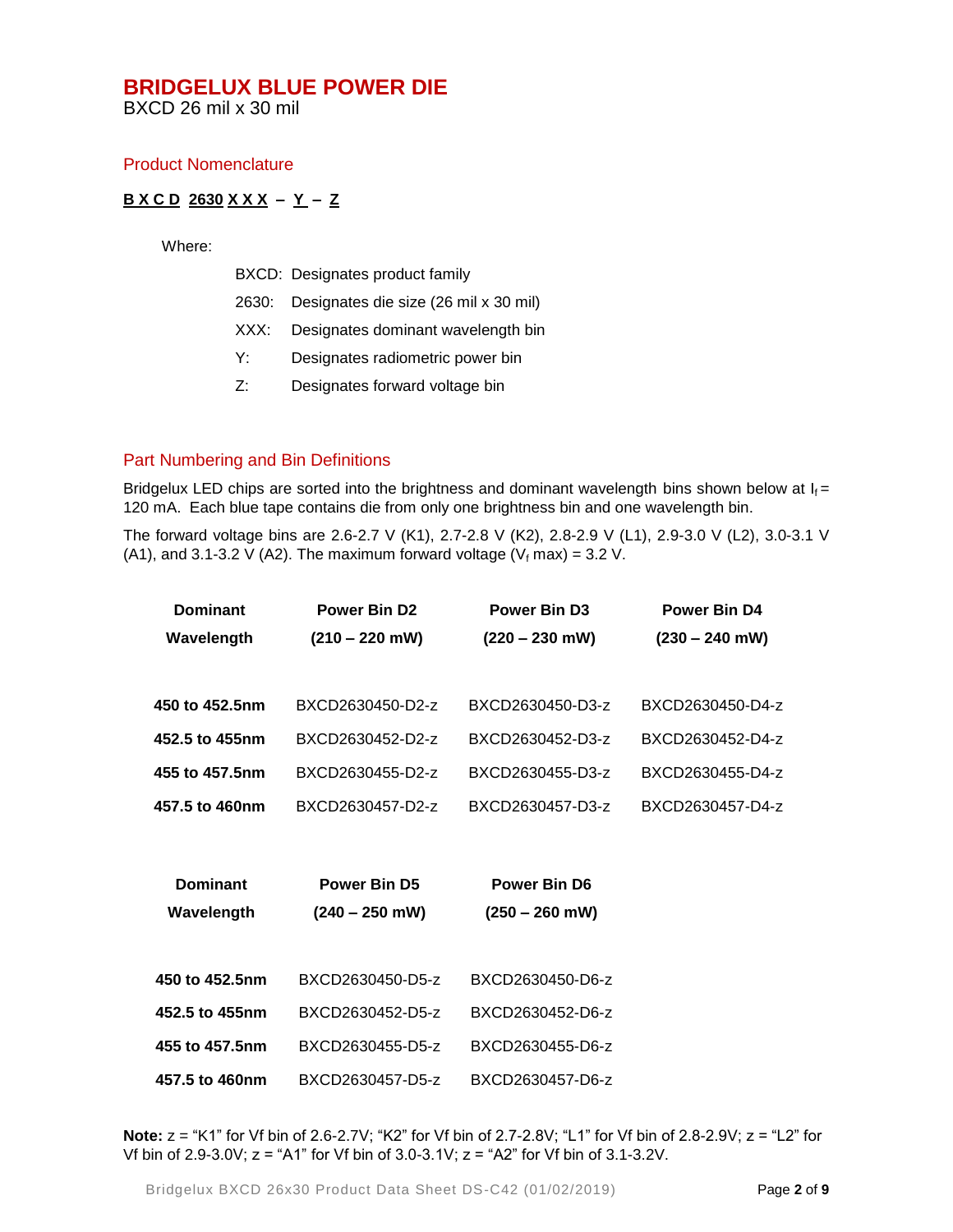## **BRIDGELUX Blue Power Die**

BXCD 26 mil x 30 mil

#### Mechanical Dimensions

| Chip size       | 685( $\pm$ 50) µm ×785( $\pm$ 50) µm |
|-----------------|--------------------------------------|
| Wafer thickness | 200± 10 µm                           |
| Pad Thickness   | $3.0 \pm 0.5$ µm                     |
| Au Pad Diameter | P: $80\pm5$ µm / N: $80\pm5$ µm      |

#### Absolute Maximum Ratings

| <b>Parameter</b>                  | <b>Symbol</b>                            | <b>Maximum Rating</b>          | Condition          |
|-----------------------------------|------------------------------------------|--------------------------------|--------------------|
| <b>Forward DC Current</b>         | $\mathbf{I}_{\text{f}}$                  | 240 $mA^1$                     | $T_a = 25^\circ C$ |
| <b>Forward Voltage</b>            | $V_{f}$                                  | 3.2V                           | $I_f = 120$ mA     |
| Reverse voltage                   | $V_{\rm r}$                              | $-5V$                          | $T_a = 25^\circ C$ |
| <b>Reverse Current</b>            | ı,                                       | $2.0 \mu A$                    | $V_r = -5 V$       |
| Junction Temperature              | T <sub>i</sub>                           | $125^{\circ}$ C                |                    |
| Assembly Process Temp.            |                                          | $325^{\circ}$ C for <5 seconds |                    |
| Storage Conditions (chip on tape) | 0°C to $+40^{\circ}$ C ambient. RH < 65% |                                |                    |

#### Notes:

- 1. Maximum drive current depends on junction temperature, die attach methods/materials, and lifetime requirements of the application.
- 2. Bridgelux LED chips are Class 1 ESD sensitive.
- 3. The typical spectra half-width of the BXCD2630 blue power die is < 25 nm.
- 4. Please consult the Bridgelux technical support team for information on how to optimize the light output of our chips in your package.
- 5. Brightness values are measured in an integrating sphere using silver plated TO39 headers without encapsulation.
- 6. Tapes should be stored in a vertical orientation, not horizontally stacked. Stacking of tapes can place excessive pressure on the bond pads of the LED, resulting in reduced wire bonding strength.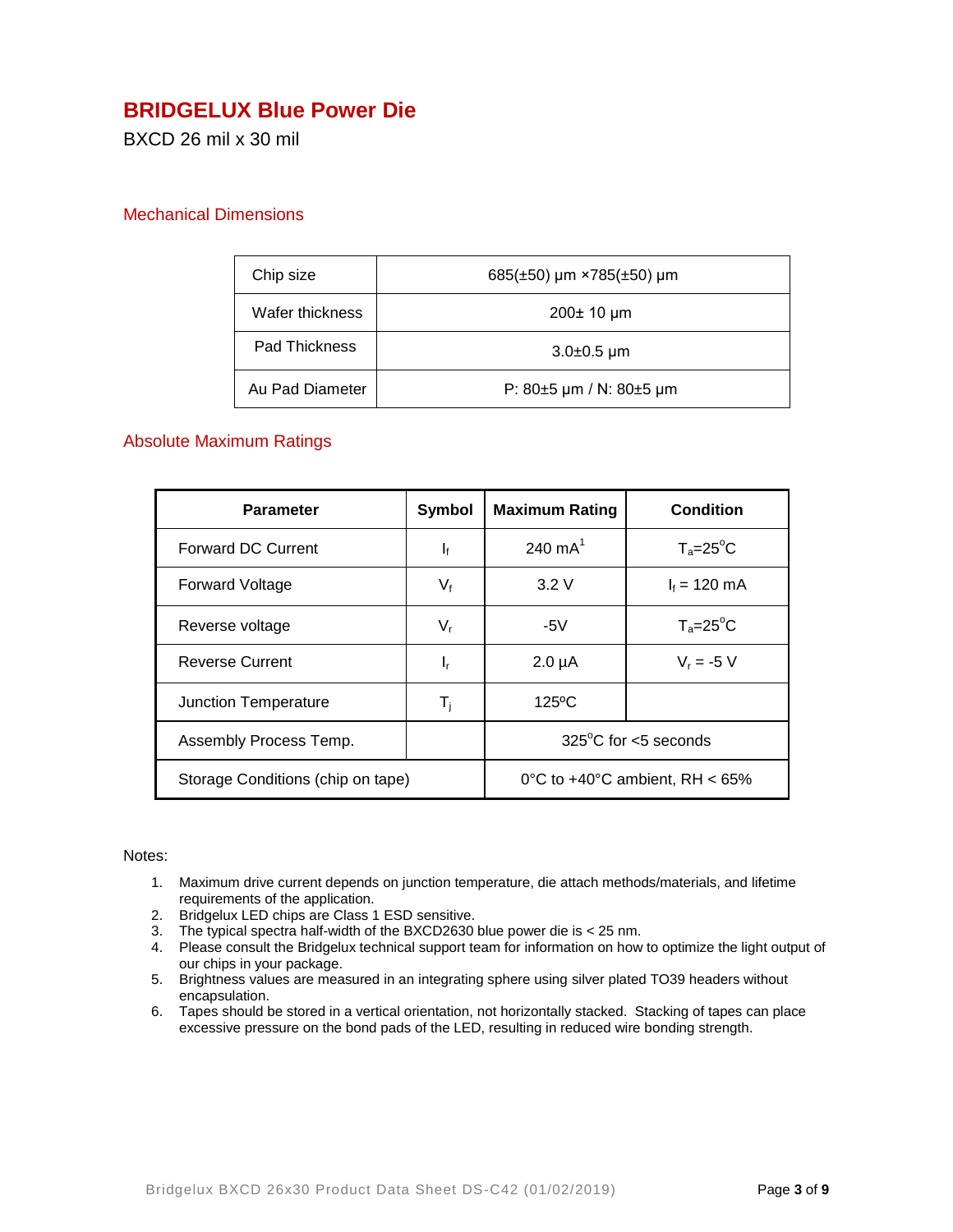#### **BRIDGELUX BLUE POWER DIE** BXCD 26 mil x 30 mil

#### Environmental Compliance

Bridgelux is committed to providing environmentally friendly products to the solid state lighting market. Bridgelux BXCD2630 blue power die are compliant to the European Union directives on the restriction of hazardous substances in electronic equipment, namely the RoHS directive. Bridgelux will not intentionally add the following restricted materials to BXCD2630 die products: lead, mercury, cadmium, hexavalent chromium, polybrominated biphenyls (PBB) or polybrominated diphenyl ethers (PBDE).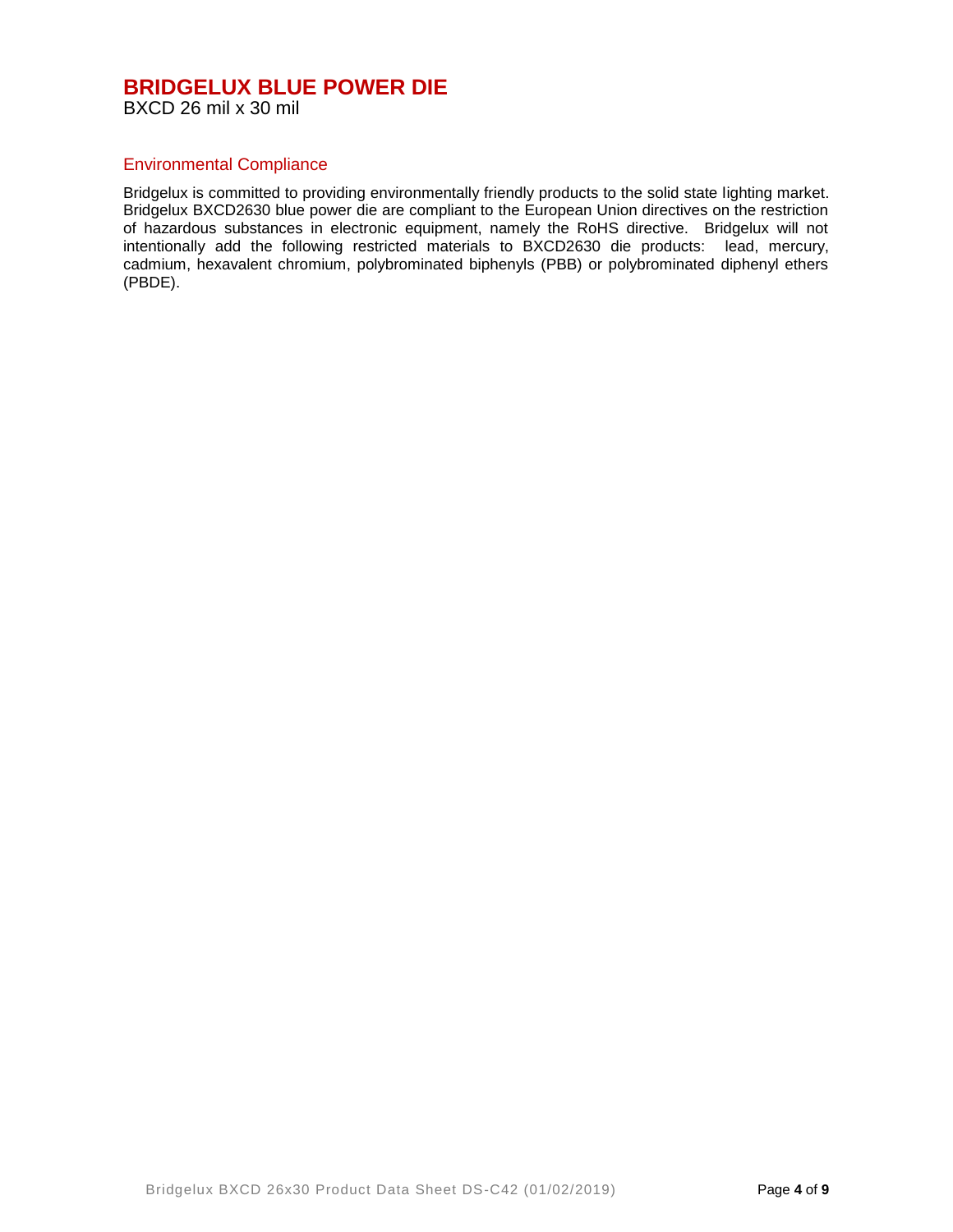BXCD 26 mil x 30 mil

#### Performance vs. Current

The following curves represent typical performance of the BXCD2630 blue power die. Actual performance will vary slightly for different power, dominant wavelength and Vf bins.



Figure 1: Relative Luminous Intensity vs. Forward Current ( $T_i = 25^{\circ}C$ )



Figure 2: Forward Current vs. Forward Voltage  $(T_i = 25^{\circ}C)$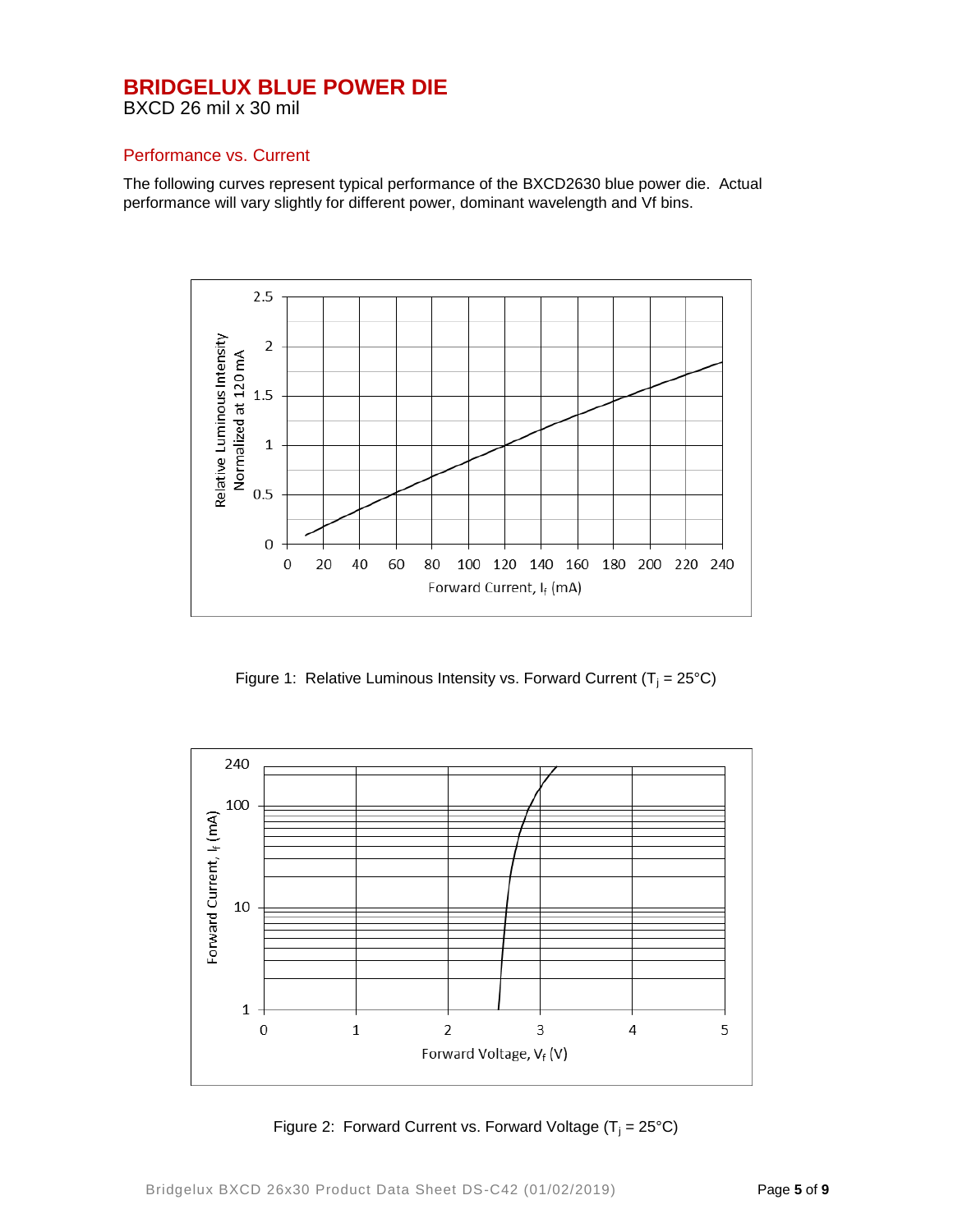BXCD 26 mil x 30 mil

#### Performance vs. Junction Temperature

The following curves represent typical performance of the BXCD2630 blue power die. Actual performance will vary slightly for different power, dominant wavelength and Vf bins.



Figure 3: Forward Voltage Shift vs. Junction Temperature



Figure 4: Relative Light Intensity vs. Junction Temperature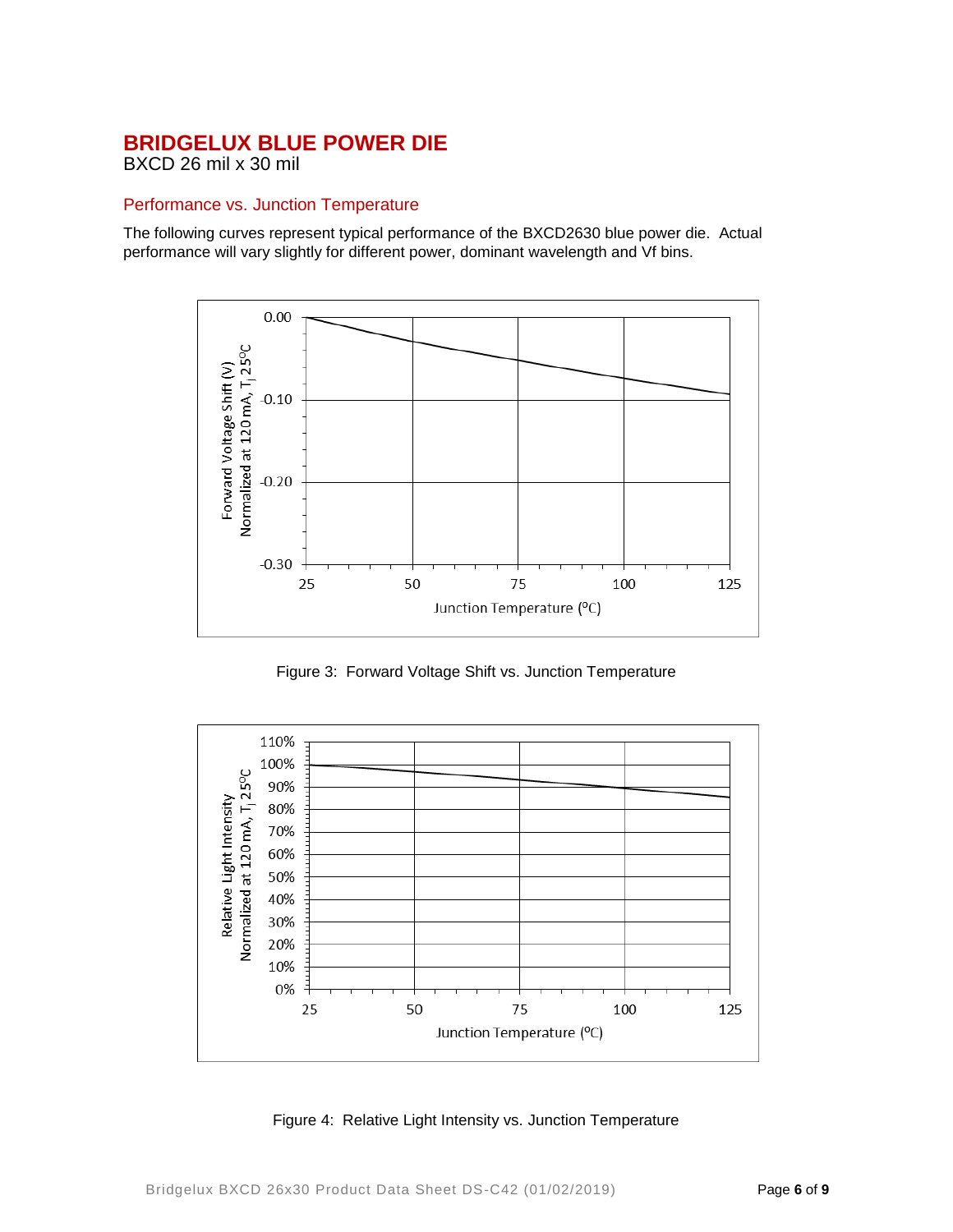BXCD 26 mil x 30 mil

#### Wavelength Shift

The following curves represent typical performance of the BXCD2630 blue power die. Actual performance will vary slightly for different power, dominant wavelength and Vf bins.



Figure 5: Wavelength Shift vs. Junction Temperature



Figure 6: Wavelength Shift vs. Forward Current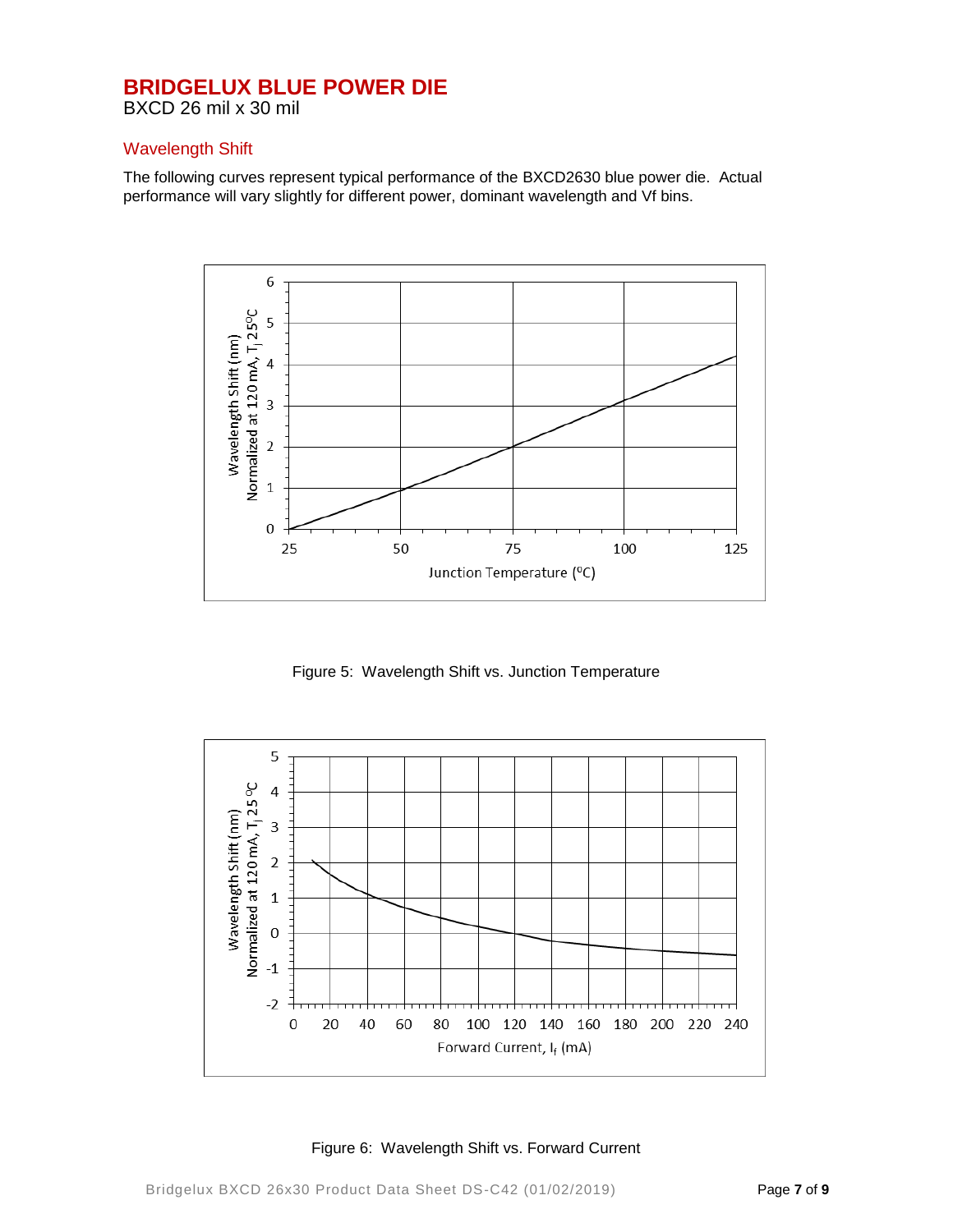BXCD 26 mil x 30 mil

#### Typical Radiation Pattern



Figure 7: Typical Radiation Pattern (120 mA Operation)

#### Current De-rating Curves